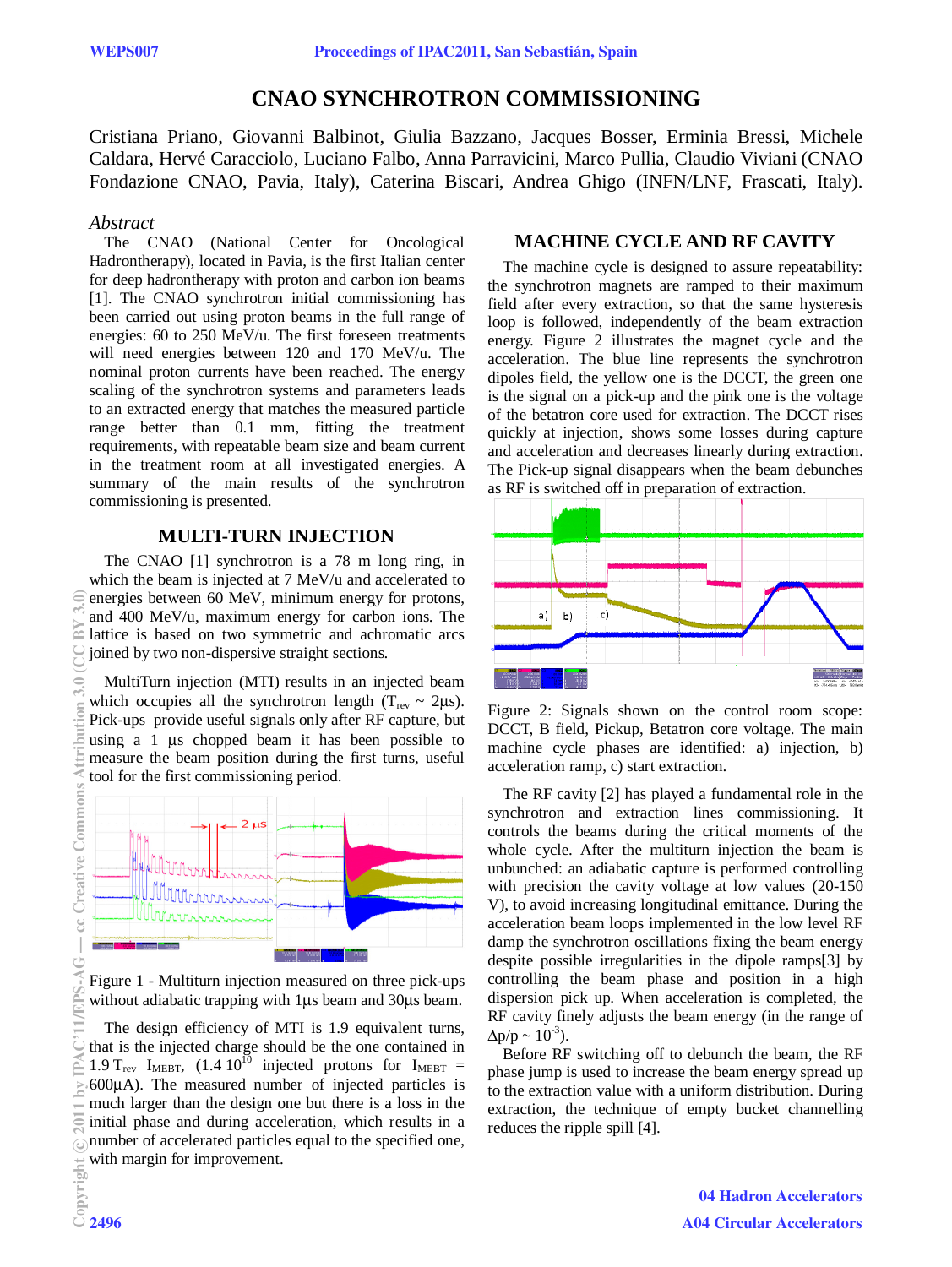## **OPTICS MEASUREMENTS**

Optics measurements in the synchrotron have been carried out at different energies. In this section we summarize the most significant, underlining the agreement with the optical model.

#### *Dispersion*

The dispersion function is determined by measuring the beam displacement with a typical RF frequency change,  $\Delta f_{\rm RF}$ , of the order of a few kHz. The corresponding beam displacements in the high dispersion  $(D = 8.5m)$  pickups is of few tens of mm without significant beam losses.

$$
D = \eta \frac{\Delta x}{\Delta f_{RF} / f_{RF}} = \left(\frac{1}{\gamma^2} - \frac{1}{\gamma_{TR}^2}\right) \frac{\Delta x}{\Delta f_{RF} / f_{RF}}
$$

Figure 3 shows the dispersion measurements at various energies, matching very well the dispersion calculated from the synchrotron model.



Figure 3: Horizontal dispersion measurements made at several energies compared with the theoretical value computed with MADX.

#### *Tune and Chromaticity*

The betatron tune measurement system consists of a fast horizontal and vertical kicker magnet and two dedicated pickups (H and V)[6].

The integer part of the tune is 1 for both planes:  $Q_x \sim (1.66 - 1.68); Q_y \sim 1.79.$ 

The difference between the measured and the modelled tune is of the order of 0.01-0.02 on both planes. Since the extraction efficiency depends strongly on the horizontal betatron tune, the tune is placed on the extraction value with a precision of  $10^{-4}$ , by fine tuning the three quadrupole families. The calculation of the tune variation as a function of the quadrupole strength variation is in fact excellent.

Chromaticity is measured by changing the energy with the RF frequency, similarly to the dispersion measurement, and measuring the tune in the various cases. The natural chromaticity  $\xi_{x}$  is the only optic characteristic significantly differing from the design: in the horizontal plane it turned out to be slightly positive, instead of the expected low negative value, presumably due to sextupolar terms in the dipoles. This behaviour repeats at all energies. In order to set the chromaticity at the negative extraction value,  $(Q_x^r = -4)$ , the two

chromaticity sextupole families are now both defocusing. Figure 4 shows some measurements for different energies, covering the momentum range from the circulating beam up to the extracted beam.



Figure 4: Horizontal (left) and Vertical (right) chromaticity measurements for some proton energies.

The tune and chromaticity measured in the energy range from 120 to 170 MeV are similar: the scaling of the machine parameters with the energy is satisfactory.

#### *Closed Orbit*

The beam is injected, trapped, and accelerated with a momentum deviation with respect to the dipole setting of  $\sim$  -2.5 10<sup>-3</sup>. The horizontal Closed Orbit (CO) is therefore dominated by the dispersive contribution. Figure 5 shows the orbit in the pickups along the whole cycle. The alignment of the synchrotron magnetic elements is satisfactory: no steerers are needed to store and accelerate the beams. The peak horizontal CO, subtracting the dispersive part, is 2 mm, while the vertical one is 8 mm, which can be easily corrected with a single steerer. Both are shown in Figure 6.



Figure 5. Closed orbit measurements along one cycle in the different horizontal pickups.